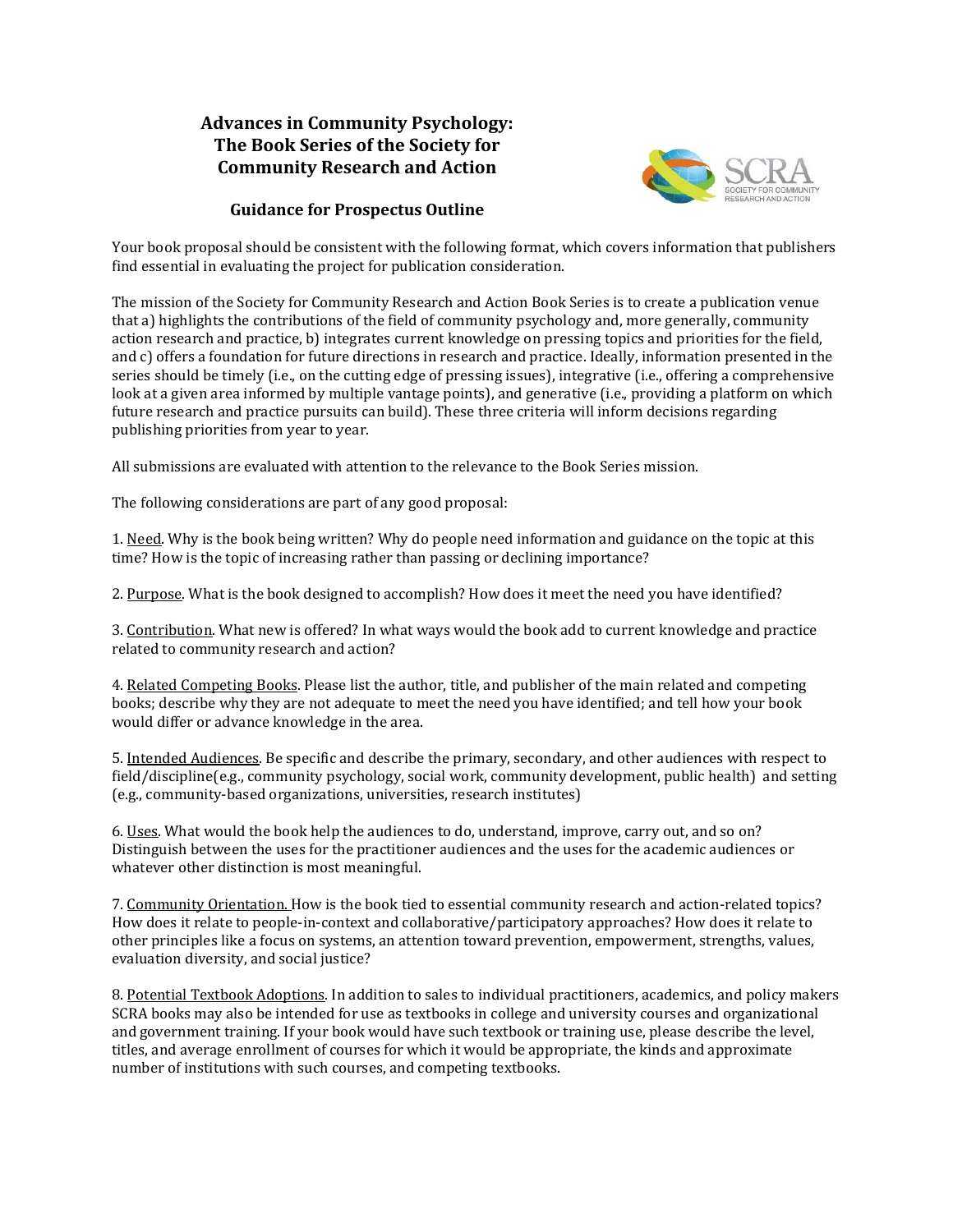9. Alternative Title Possibilities. Along with your current working title, please suggest several alternative titles. The title should clearly communicate to all audiences the topic, purpose, and utility of books.

10. Knowledge Base. What is the research or experience base for the information in the book? Briefly describe any special studies, empirical data collection, or other previous work relevant to this book.

11. Outline of Contents and Chapter-by-Chapter Description. Provide a brief abstract about the purpose and contents of each chapter, giving specific details and examples as well as general statements. Also explain the logic of the book's organization. For sole/co-authored books, including a draft introductory chapter is also desirable although not required.

For edited books, we are not accepting shorter, edited books/monographs. It is particularly critical that the edited book "tells a story", that it is more than a loosely collected set of chapters. Integration is best accomplished by careful planning during the very first considerations the author(s) makes when developing the idea. In this section (11), a plan should be included regarding how the editors will encourage such coherence and how they will communicate with chapter authors and review chapters prior to completion. Editors are free to create their own strategies in working with authors, but we would recommend a) reviewing a draft outline of each chapter; b) reviewing early drafts to provide input; c) providing a clear timeline for draft submissions and adhering to the timeline; d) having authors review each other's chapters to encourage dialog, exchange and coherence. An edited book should have at least one introductory chapter that clearly frames the purpose and content of the book (and demonstrates its consistency with the Series' mission). The book should also have a concluding chapter that encourages integration and future work in the area. These can be authored by the editors or by those they appoint, but should serve to structure the book as a whole. The Editor(s) should provide a complete introductory chapter – at least in draft form – to their respective authors. They should provide each author with guidance regarding the specific chapter to be written. While reviewing the chapters will undoubtedly lead to re-working of an introduction and conclusion, the editors should begin with a clear enough conceptualization to purposefully guide the process.

12. Special Materials. Briefly mention the purpose and approximate number of tables, figures, forms, supplements, appendices, and any other special materials to be included.

13. Length. How many double-spaced, typewritten pages do you anticipate the manuscript will be?

14. Timetable. What schedule is envisioned for preparing sample chapters (if not already included), the complete draft manuscript, and revisions of the manuscript?

14. Sample Chapters. Do not wait until the manuscript is completed to submit the plan. Instead, submit the plan with two or three sample chapters. If you would like some feedback before you prepare the sample chapters, send the plan without them, and we will offer an initial reaction. We prefer to learn of projects in their early stages to point out potential challenges and offer editorial suggestions. Of course, if the manuscript is nearly completed, then send three copies of the available manuscript (the manuscript will be kept confidential and protected).

15. Other Publishers. Has the manuscript been sent to other publishers for consideration? If so, which ones? Note that SCRA has no objection to your informing other publishers that we are considering the proposal.

16. Background Information. Please attach your complete vita, resume, or biography detailing your professional and educational background, including prior publications. If there are secondary or contributing authors, please include a brief 200 word biography on them as well.